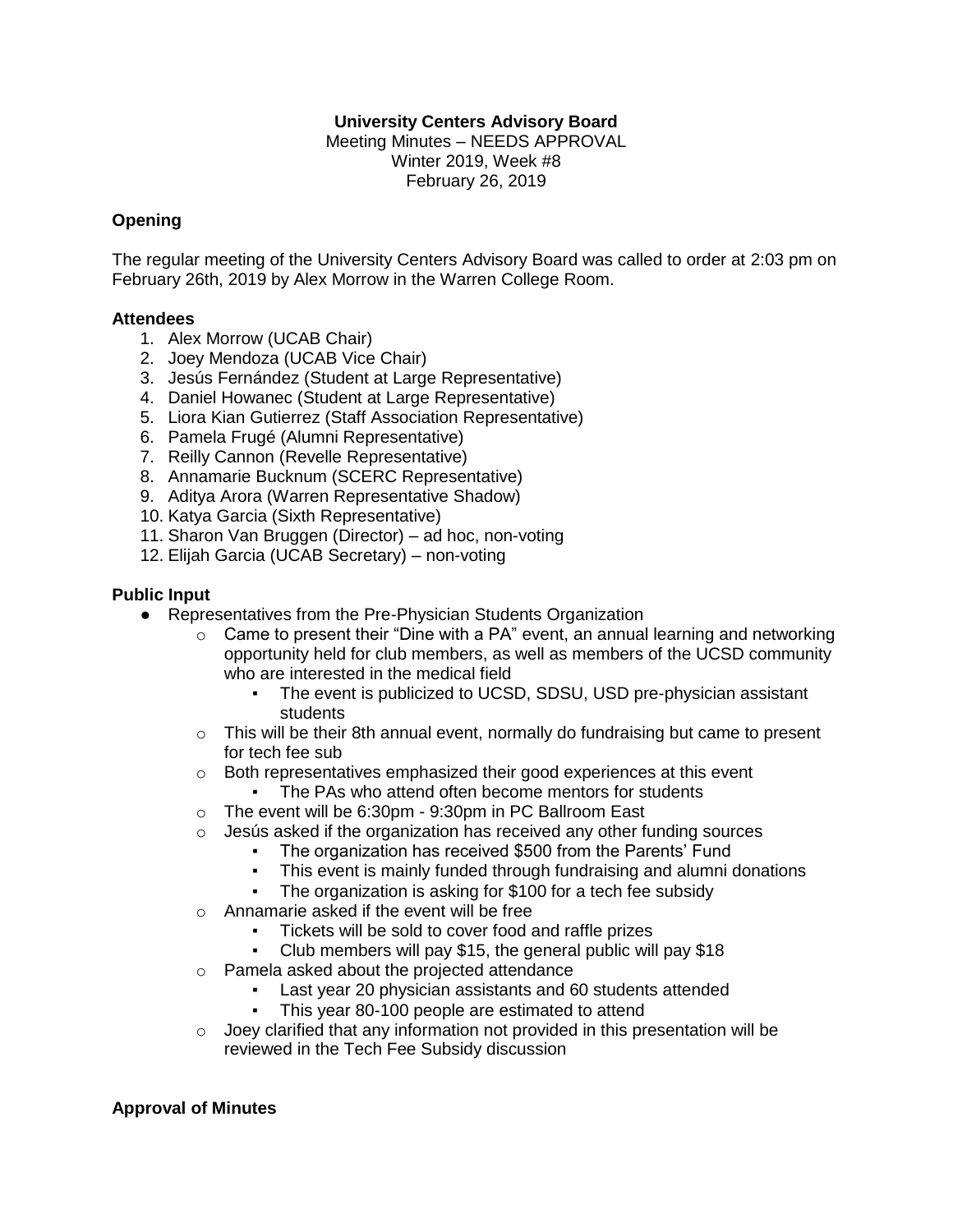● Motion to approve the minutes from Week 7 of Winter 2019 as presented: Reilly o Second: Aditya

### **Special Presentation**

● None.

### **Chair Report**

- GSA (Grad Student Alliance) lounge in the Old Student Center
	- $\circ$  UCAB asked if the Grad Student Alliance would be willing to move their lounge to the larger, empty space above Taco Villa
	- $\circ$  The space the Grad Student Alliance currently occupies could become a music or creative space, which was budgeted last quarter
	- o Talks are happening, but no decisions have been confirmed yet
- Space Needs Committee
	- o The committee will be meeting 3:00pm 4:00pm on Friday
	- o If anyone else is available, please attend, since the meeting will be more efficient with more people
- The Smog Eating Mural on the side of the ATM hut has been unveiled
	- o The artist was excited to make this campus impact

# **Vice Chair Report**

- Criteria for Tech Fee Subsidies
	- o Wants to discuss criteria again, and re-evaluate each criterion
	- $\circ$  Since applicants must meet with Joey beforehand, he noticed a trend of vague responses regarding Criterion 5
	- $\circ$  How do you quantify "actively promote" and "participation" with regards to alumni?
	- $\circ$  Joey went to the Alumni Association and learned that their calendar of events only displays alumni-exclusive events, not alumni-inclusive events
		- There's no real alumni traffic to this the Alumni Association, and they usually communicate with alumni through email
	- o These criteria were based on what UCAB members wanted to see at that time
		- Joey will ask Sharon for a history of the criteria and student survey data, and will present a full report next week

# **Director Report**

- The new University Centers website was launched earlier this quarter, and some of the glitches are still being worked out (i.e. form data collection for tech fee subsidies)
	- o If you notice any bugs, let Sharon know
	- o A form has been created to collect general feedback from students throughout the year, and is temporarily hosted on Google Forms until technical difficulties have been worked out with ITS
- University Centers Student Survey
	- $\circ$  This will survey a randomized sample of undergraduate and graduate students, addressing their needs and interests for University Centers
		- The randomized sample is in proportion to enrollment
	- $\circ$  The survey should go out at the end of this week, but may be released next week if there are further technical difficulties
	- o Daniel asked why the survey is randomized and not sent to all students
		- Sharon explained that the survey is closed for data integrity reasons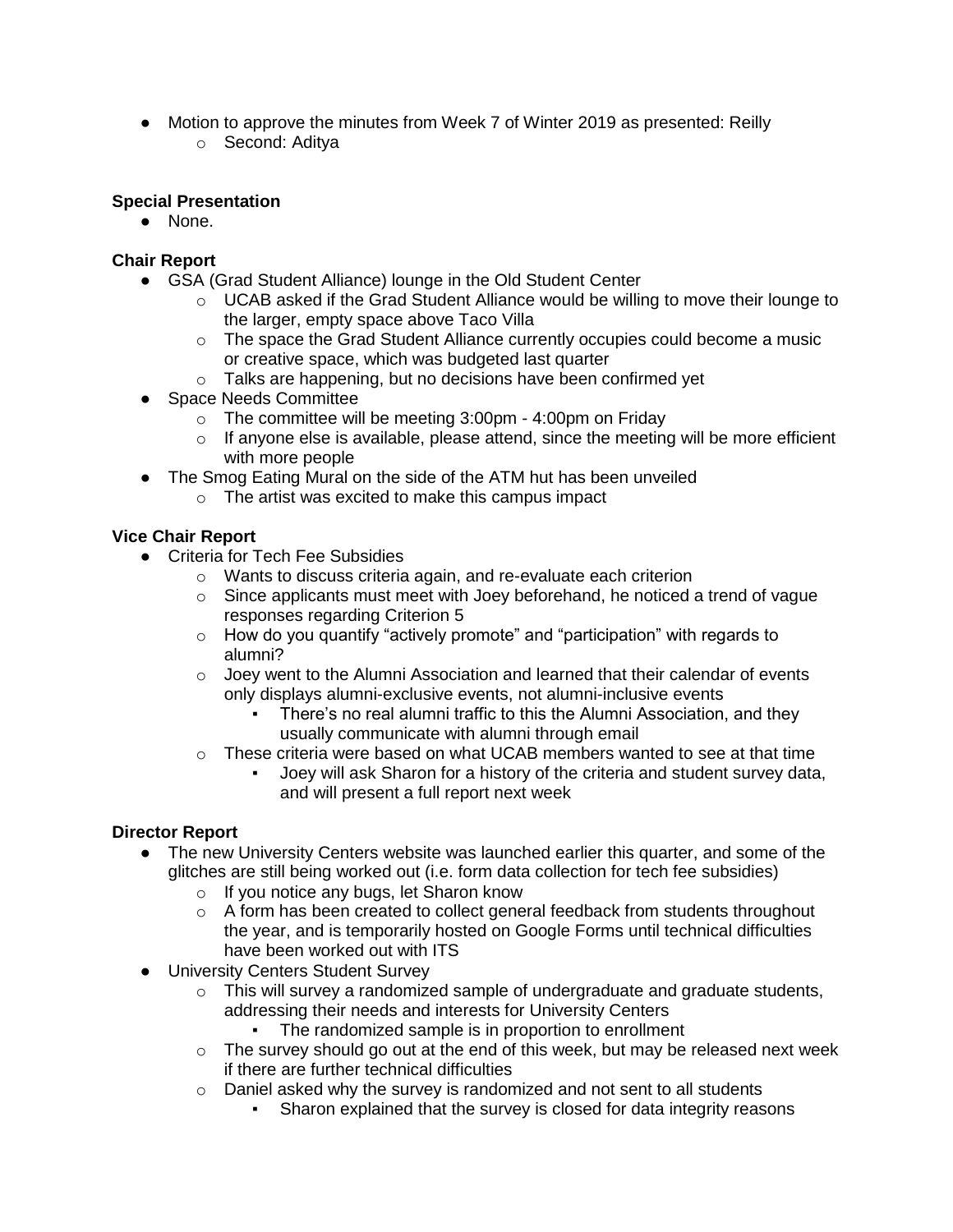- As a closed survey, it can only be completed once by each person
- A random sample of students is surveyed to protect from survey fatigue
- Very few campus surveys go out to every student
- Researchers determined that a statistically significant sample size would be 3000-4000 students, but this survey will be going out to 8000
- Blue Pepper Space
	- o Daniel thought he saw furniture dropped off at Blue Pepper
		- Sharon: New furniture was delivered last week, but was not yet installed
		- The UCAB budget committee last year approved a refresh of the area
		- The lounge and most of dining area have been replaced
		- Alex: There is now a picnic-type table, 2 enclosed study carrels, and new table finishes in the lounge
		- The dining area has new tables, but the booths are the same

### **New Business**

Tech Fee Subsidies

- Pre-Physician Students Organization
	- Event: Dine with a PA
	- The event is 6:30pm 9:30pm in PC Ballroom East
	- The organization is requesting \$100, with a projected attendance of 100
	- The event meets 7 of the 10 criteria
	- Motion to allocate \$100, \$1.50/student for the event: Reilly
		- Second: Annamarie
- Intermission Orchestra
	- Event: Intermission Orchestra 2019 Concert
	- The event is Saturday 3/9 from 7:00pm 9:00pm in the PC West Ballroom
	- The organization is requesting \$400, with a projected attendance of 500
	- Aditya asked if previous attendance had been similar
		- Joey explained that the only attendance information University Centers takes is the percentage of events in the past made up of UCSD students (95% for this organization), not how many people attend each event
	- $\circ$  There was a debate regarding whether or not the event satisfied Criterion 6 (alumni participation) and a poll vote was taken
		- Yes: 8
		- No: 1
		- Abstain: 1
	- The event meets 6 of the 10 criteria
	- Motion to allocate \$400, \$1.50/student for the event: Katya
		- Second: Reilly
- Motion to add Tech Fee Subsidy Criteria discussion to New Business: Joey
	- o 2nd: Jesús

#### TFS Criteria

- Joey: Criterion 6 had ambiguous umbrella terms, and we decided to change the language for Criterion 5 from "Foster connection with SD community" to "Open to the general public" to make it more clear
	- Joey was excited when Liora suggested that student orgs reach out to the Alumni Association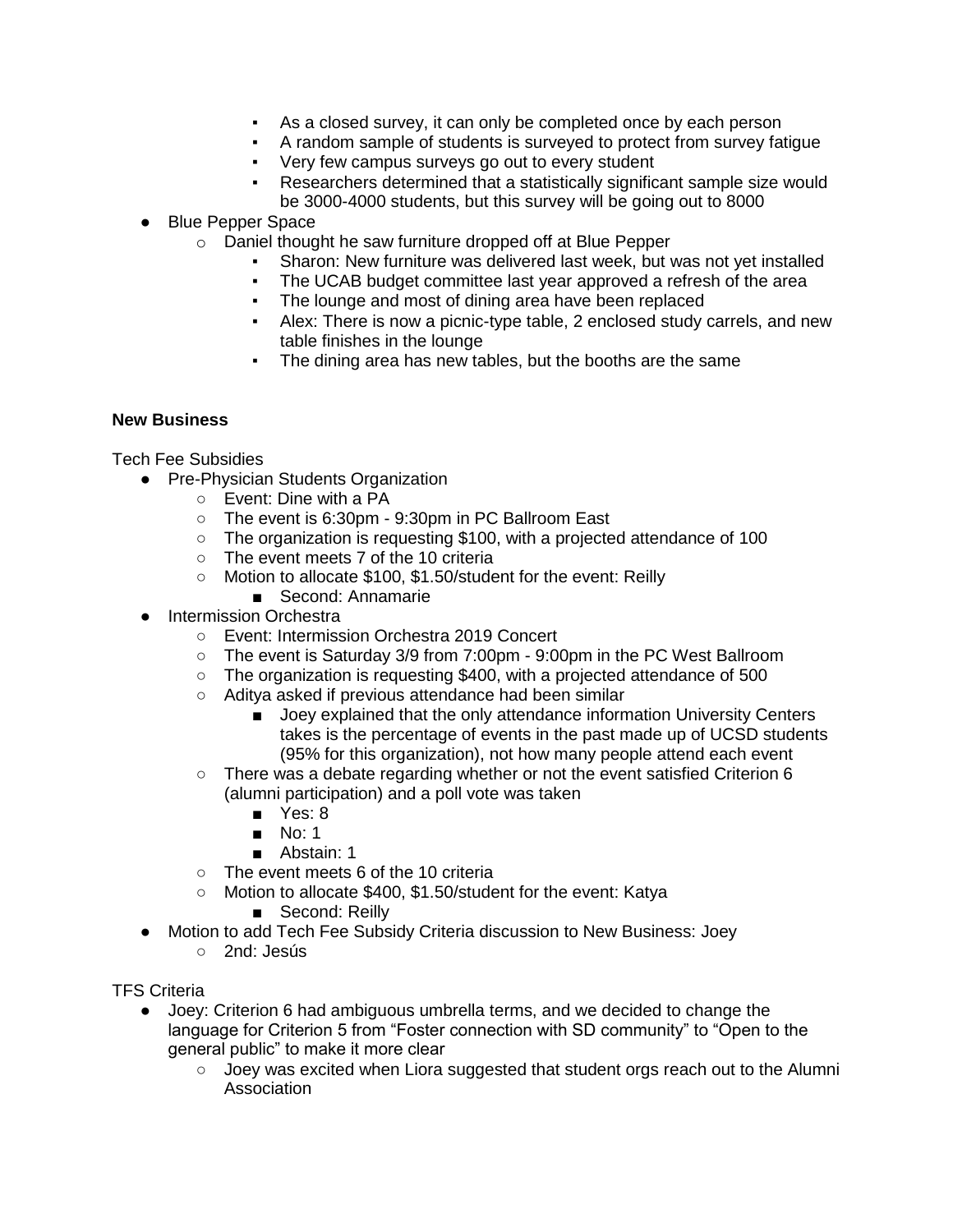- Normally, student orgs post events to their Facebook pages and consider this "active" promotion to alumni
- The Alumni Association seemed like a good avenue to actively promote alumni participation, but their alumni-exclusive events calendar proved to be less helpful
- Wants to develop a rubric to define "actively" promoting alumni participation
- Joey asked if UCAB should reach out to the Alumni Association, and see if they can work together on fixing the alumni reach issue
- Pamela commented that it's important to take alumni into consideration, especially since groups who did actively reach out to alumni had a positive experience
	- This criterion is not necessary for every event, but it helps when applicable, and encourages students to reach out to a population they might not normally
	- Criterion 6 keeps alumni connected with the campus in ways they might want to be
	- $\circ$  Most alumni will come back to work with students to act as a service to them
- Annamarie agreed that working with the Alumni Association is a good idea
	- She suggested placing an event interest form on their website, or a list that shows upcoming alumni friendly events
- Daniel agreed that Criterion 6 is important, but added that it's often difficult to fulfill
- Joey emphasized the difference between passive Facebook posting and specific beneficial alumni engagement meetings
	- He wouldn't consider posting to Facebook as "active promotion" to alumni
	- Joey agreed with Annamarie and suggested an alumni link on University Centers page for "alumni-inclusive events"
- Jesús agreed that Facebook posting is neither active nor effective, and that UCAB should not consider this as "active promotion" in future
	- Jesús suggested that personal emails and phone calls are "active"
	- "Advertising directly to alumni" would be a more clear wording
- Liora mentioned that the Alumni Association may be bringing back a Staff-Faculty Alumni Organization, which existed in the past, and a staff member from the Alumni Association would be assigned to lead it
	- Pamela: We recognize that not every event is for alumni, but it's nice to recognize the applicable events
- Sharon emphasized the importance of remembering why the criteria exist to begin with
	- The criteria are intended to decide whether or not events warrant funding from University Centers
	- Consider whether the board is creating a channel to reach out to alumni for events that aren't specifically meant for alumni
	- Criterion 6 creates and opportunity for funding when certain events might not normally get funding
	- Sharon would caution against adding a means to meet a criterion if it doesn't make sense for all events to meet that criterion
- Joey asked if the board should simplify org change the language, to make "active" more clear
	- Jesús: We should define examples of what "active engagement" is, and possibly provide a list of examples on the Tech Fee Subsidy criteria website
- Katya suggested changing the language to "collaborate with alumni," if the board wants Criterion 6 to reach a higher standard
- Pamela: I personally like "actively promoting," because that means the organization is reaching out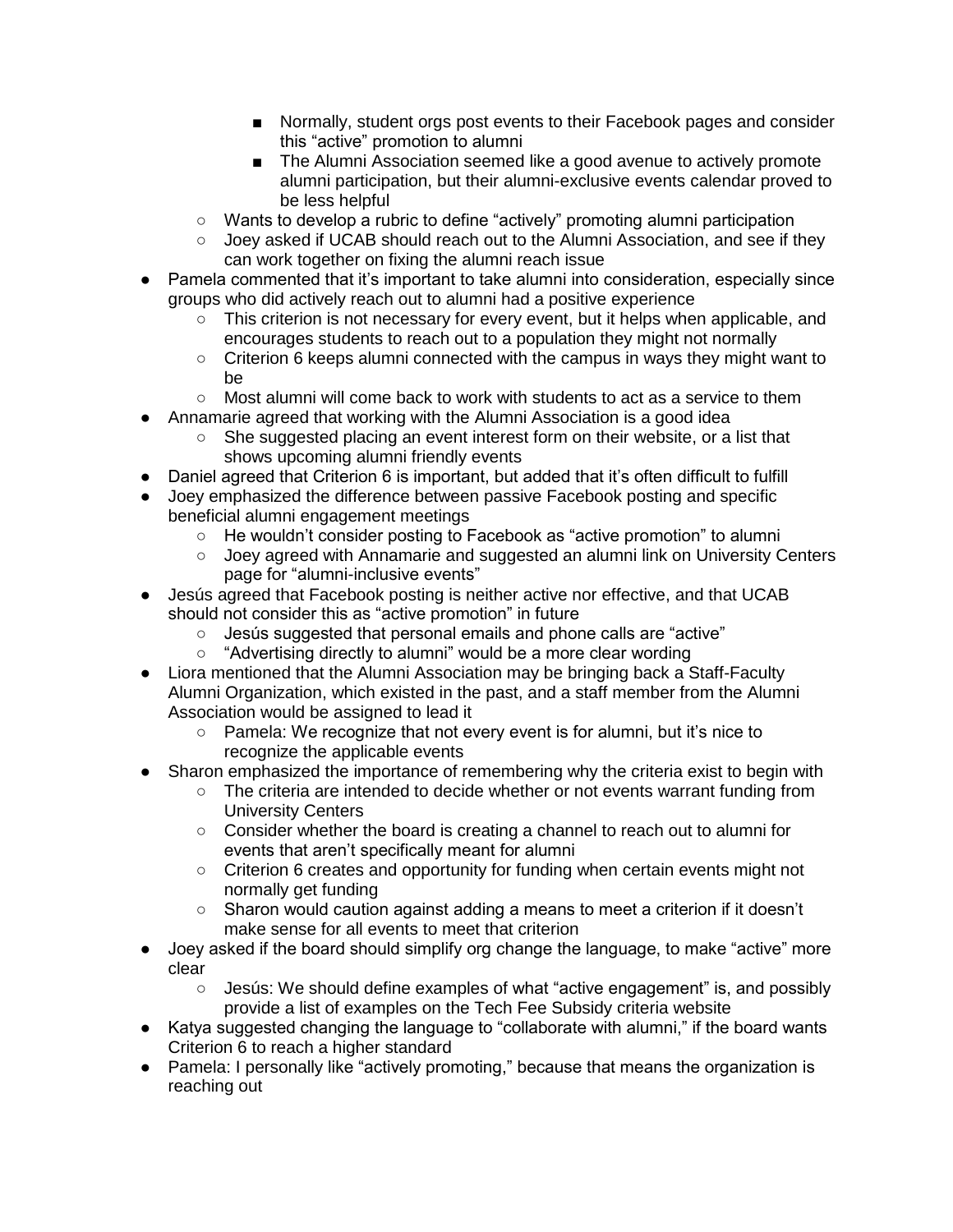- Pamela commented that she believes posting on Facebook makes an event "open to the public"
- Daniel agreed that not all events apply to Criterion 6
	- The Dine with a PA event is directly related to alumni
	- Daniel suggested changing the language to "Is this event tailored to/including alumni?"
- Alex recommended tabling discussion for 1 week, so everyone can come back with examples of "active promotion"
- Motion to table discussion until next week: Joey
	- Second: Annamarie

# **Old Business**

Blue Pepper Lease Timeline

- Alex shared the lease planning timeline document for all of the leases in PC and University Centers
- In the Torrey Pines Living and Learning Community, the east facing academic building and retailers are scheduled to open in 2020
	- Not sure when vendor names will be publicly announced
- Achol could not attend, but she sent Alex her recommendation on Blue Pepper's lease
	- Achol proposed a 2-3 year lease, so the Torrey Pines Living and Learning Community vendors will have been open for 1-2 years and the two can be compared
		- Reilly agreed with a 2-3 year lease, and his constituents felt the same
- Joey agreed that a 2 year lease would be the best option
	- $\circ$  Joey: If affordability and portion size are important to the students, they are important to me, but the negative feedback regarding food quality is also important
- Aditya and his constituents felt that a 2 year lease made sense, for the same reasons
- Annamarie agreed, since this timeframe allows for comparison, but if Blue Pepper can't compete with the other vendors, a new vendor can be found soon after
- Jesús agreed that a 2 year lease would best, since there wouldn't be too many empty vendor spaces at that time
- Motion to recommend a 2 year lease renewal: Aditya
	- Second: Katya
- A roll call vote was taken to approve of this recommendation
	- Daniel: approve
	- Katya: approve
	- Aditya: approve
	- Liora: approve
	- Reilly: approve
	- Joey: approve
	- Jesús: approve
	- Alex: abstain
	- 7 approvals, 0 disapprovals, 1 abstainment
	- UCAB recommends that Blue Pepper's lease is extended by 2 years

### **Member Reports**

● Aditya asked his constituents for special projects suggestions